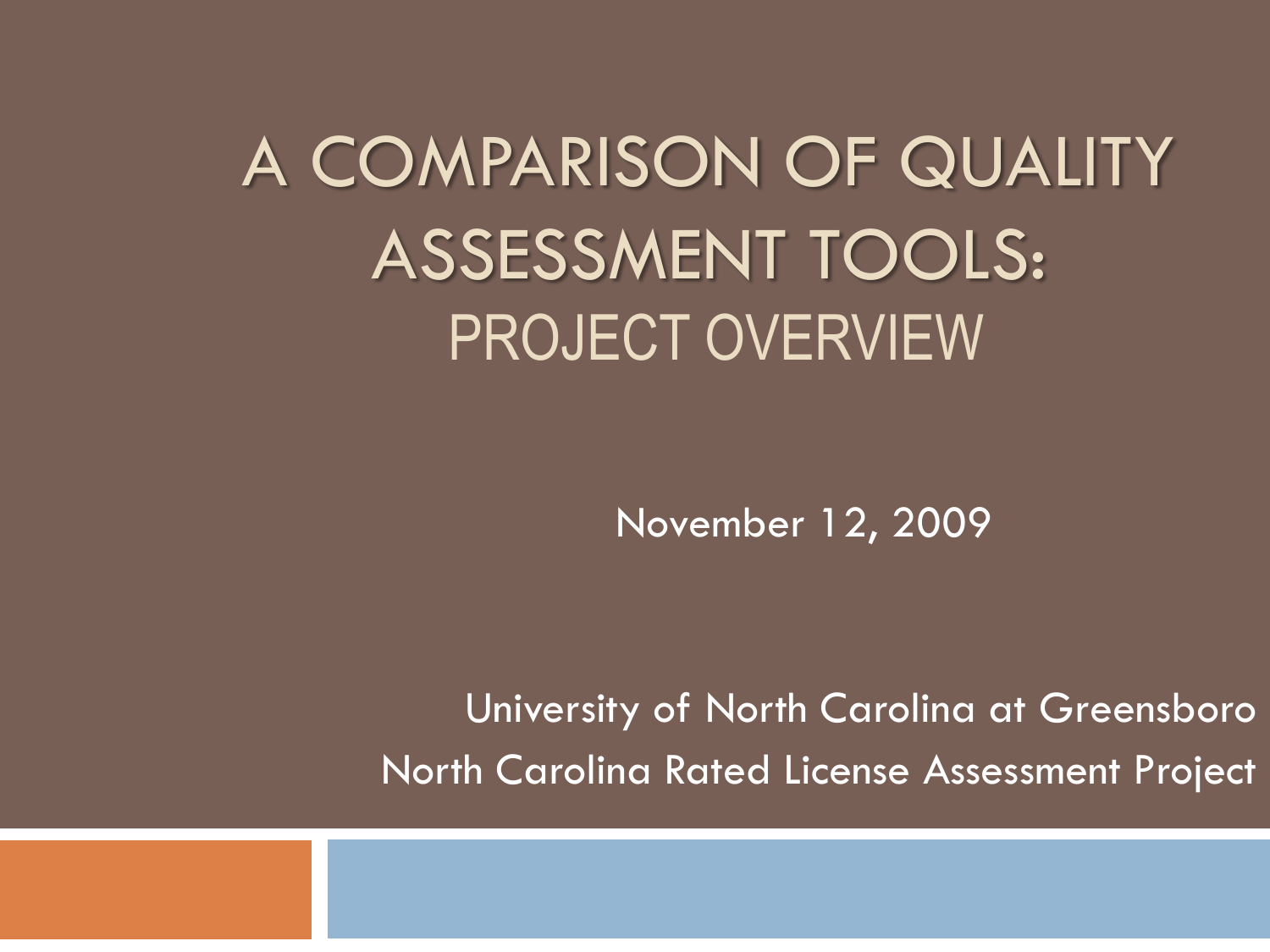### **Overview**

- □ Purpose and goals of project
	- D Differences between star-ratings
	- **Pilot new measures**
- □ Who is involved and how?
	- **DCD** 
		- Dr. Deb Cassidy, Kay Lowrance, and Anna Carter
	- **NCRLAP** 
		- **Assessors, state anchors, training coordinators, office staff**
	- **HDFS** faculty
		- Dr. Linda Hestenes, Dr. Karen LaParo, Dr. Catherine Scott-Little, Dr. Danielle Crosby, Sharon Mims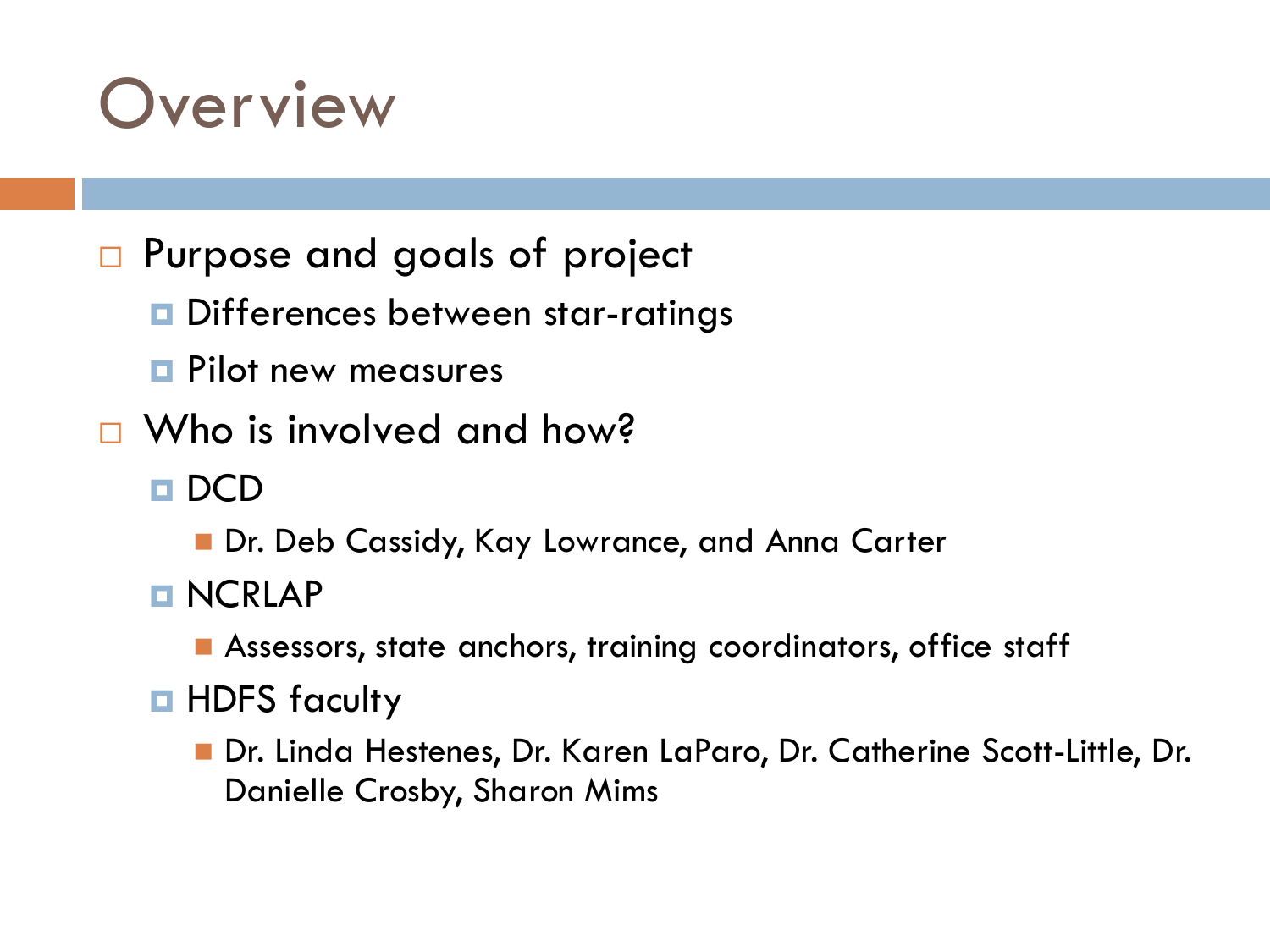# Participants (goal)

- $\Box$  Teachers and children
	- **Q** Complete questionnaires and tasks
	- **□** 300 teachers (lead teacher in each classroom)
	- 3-5 children per classroom (600-1000 children)
- □ Directors and parents
	- **Provide permission**
- **Eligibility** 
	- Enrollment above 35 total children
	- **□ No bilingual assessors necessary**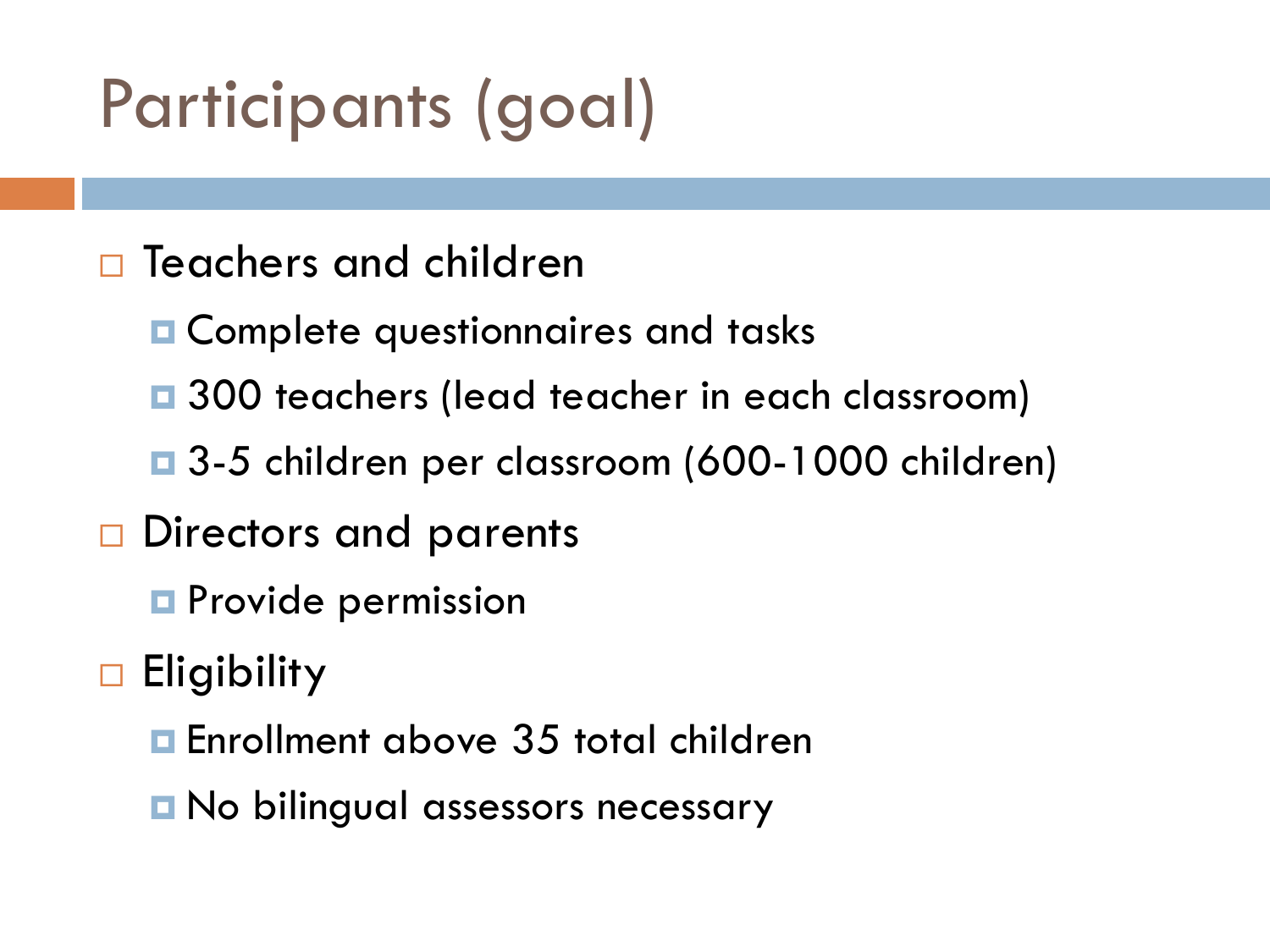# Summary of observation tools

- □ Toddler
	- **ITERS-R**
	- **Q** CLASS (toddler)
	- $\Box$ C5
- □ Preschooler
	- **□ ECERS-R**
	- **ECERS-E**
	- **□ CLASS (Pre-K)**
	- **E** POEMS
	- $\Box$ C5
- □ School Age **D** SACERS
	- **□ OST**
	- $\Box$  C5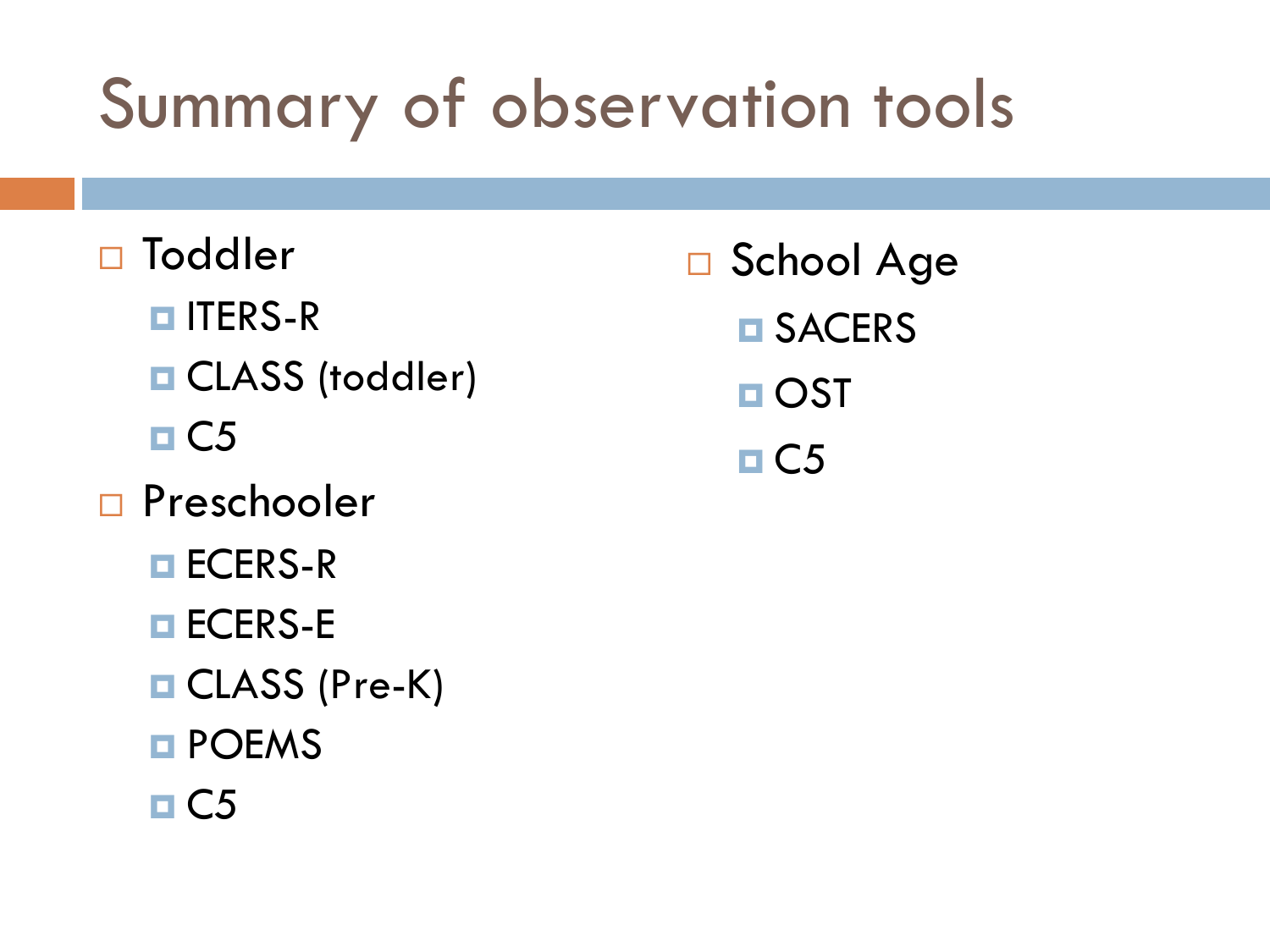# Summary of measures

#### Teacher Measures

- **T** Teacher report
	- **T** Teacher Satisfaction Inventory
	- **NEO-Five Factor Inventory**
	- Child temperament (Early Childhood Behavior Questionnaire, Child Behavior Questionnaire)
- Child Outcome Measures
	- **<u>n</u>** Toddlers
		- **BITSEA (Social/emotional)**
		- **MacArthur CDI (Language)**

### Child Outcome Measures

- **Preschoolers** 
	- SSIS (Social skills) teacher report
	- **FIST (Attentional** flexibility/executive function)
	- **Conceptual perspective** taking (theory of mind)
	- Motivation/approach to learning tasks/questions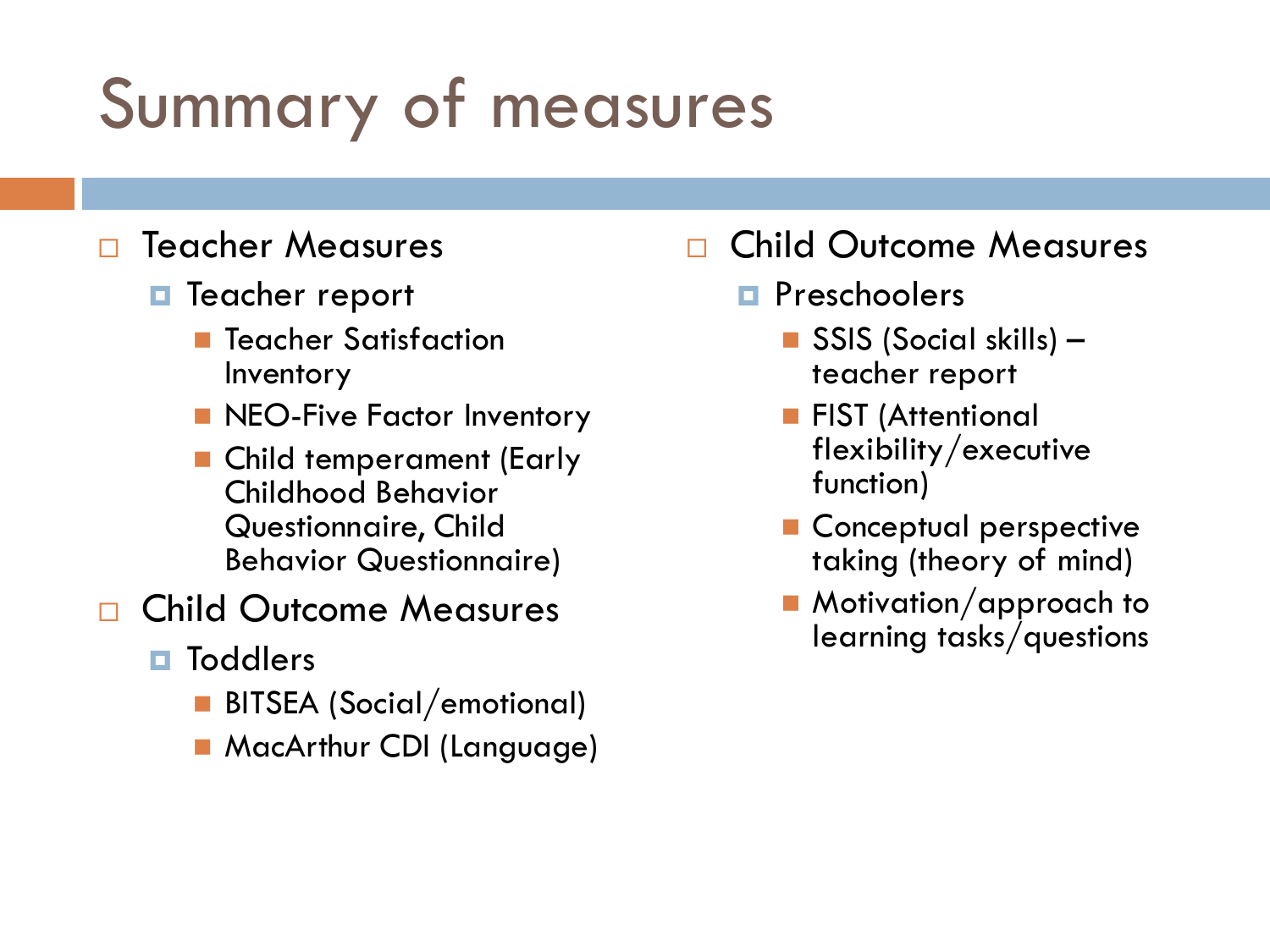## Environment Rating Scales

- ITERS-R, ECERS-R, and SACERS
- *Toddlers (ages 2-3), Preschoolers (ages, 3-5), & School agers (ages 6-12)*
	- **D** Measures
		- Global quality of environment: health and safety, space, language and interactions, materials and activities,
	- **Observation** 
		- **Minimum of 3 hours**
		- 30 minute teacher interview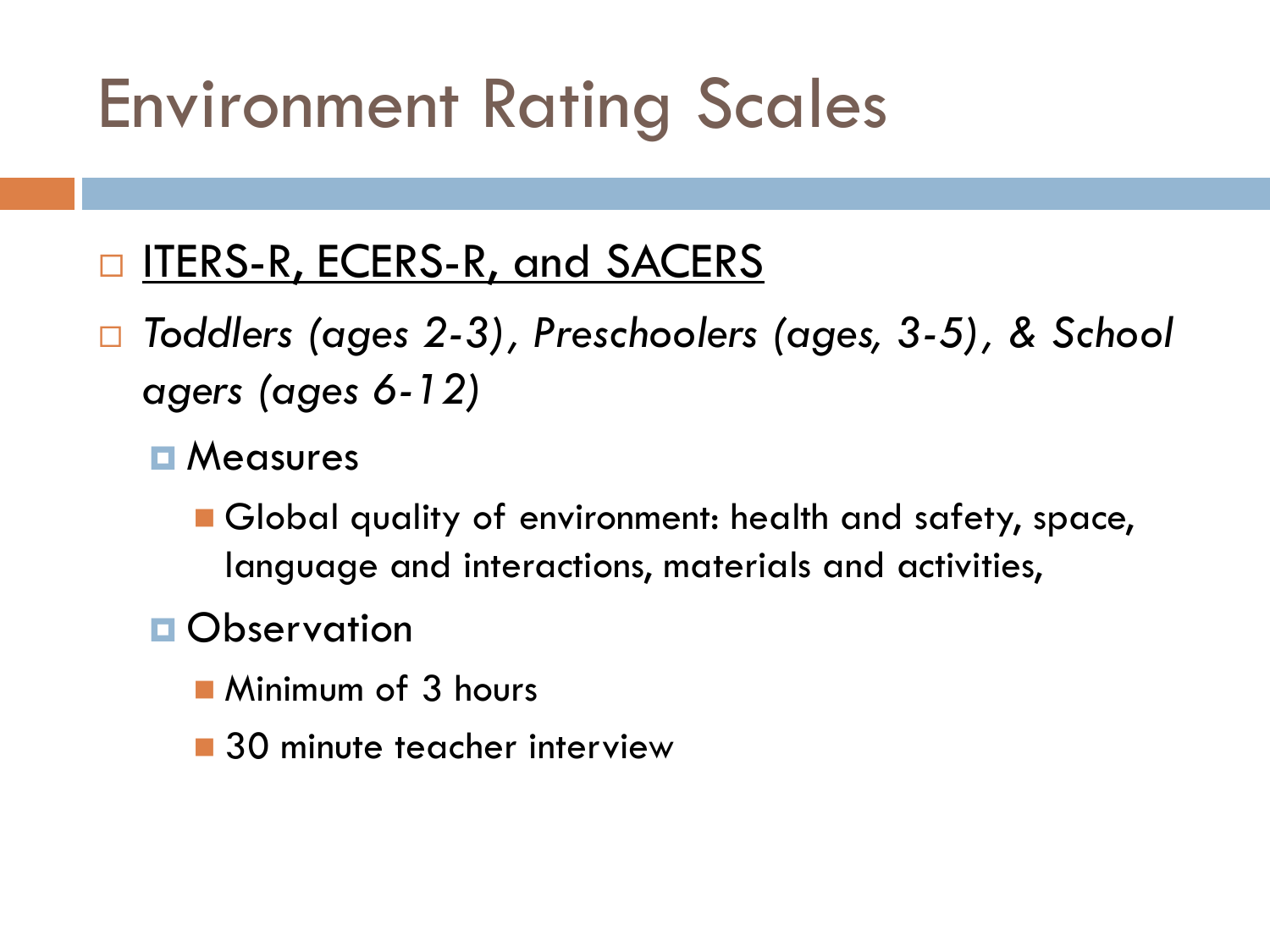

- **D** Classroom Assessment Scoring System
- *Toddlers (ages 2-3) and preschoolers (3-5)*

**D** Measures

- **Emotional Climate**
- **E** Instructional Climate
- **Classroom Management**
- **Observation** 
	- **Minimum of 4 cycles (20 minutes of observation/10 minutes** of coding)
	- No outdoor play on Pre-K class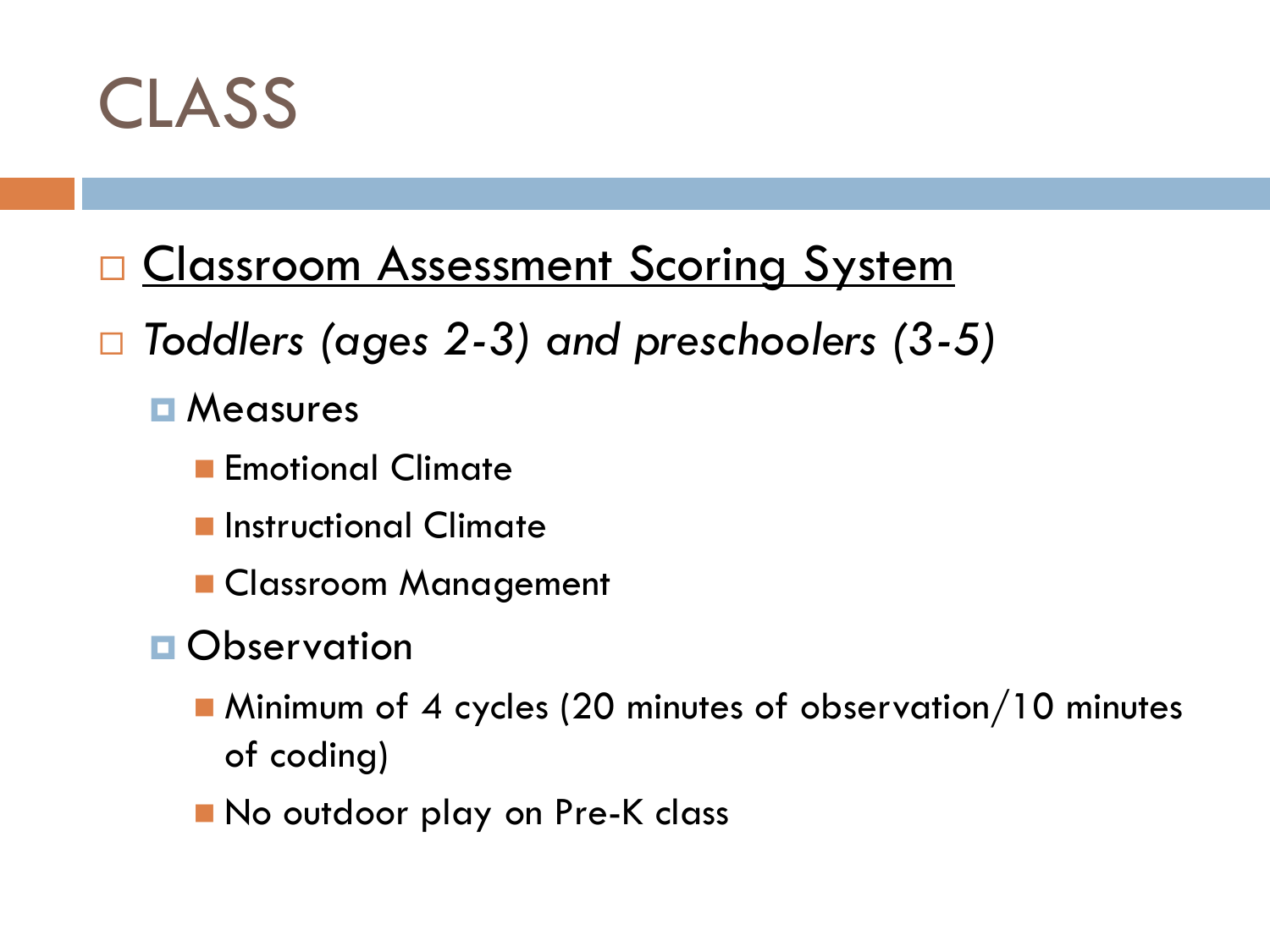

- **Early Childhood Environment Rating Scale-Extension**
- *Preschool (3-5 years)*
	- **D** Measures
		- Specific curricular materials, activities, and interactions
		- **Literacy, math, science, and diversity**
	- **D** Observation
		- Same time frame and scoring at ECERS-R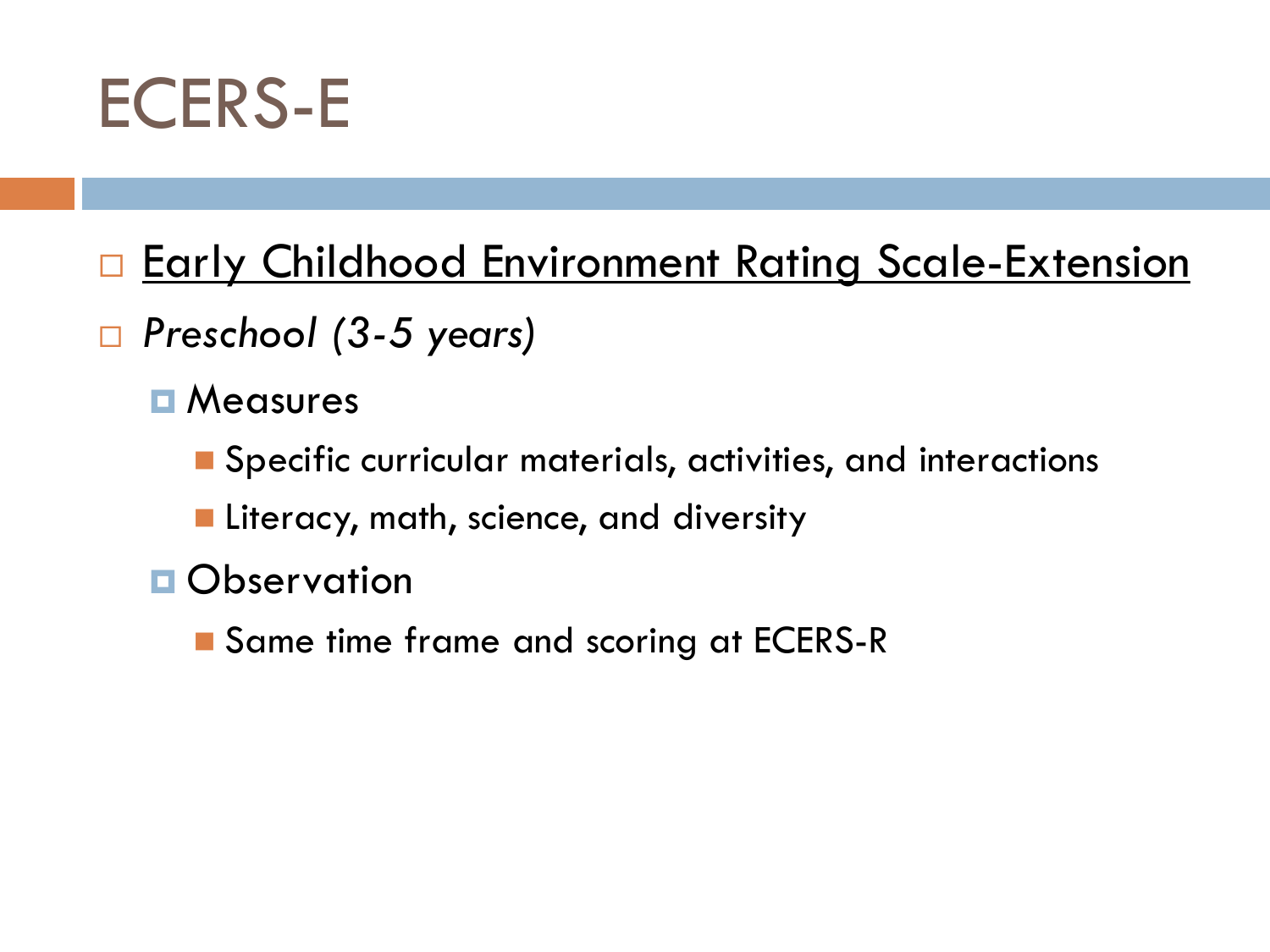

- **Preschool Outdoor Environment Measurement Scale**
- *Preschool (3-5 years)*
	- **E** Measures
		- **Children's outdoor environments**
		- **Teachers' interactions and beliefs**
	- **Observation** 
		- 30 minute observation
		- **15 minute interview**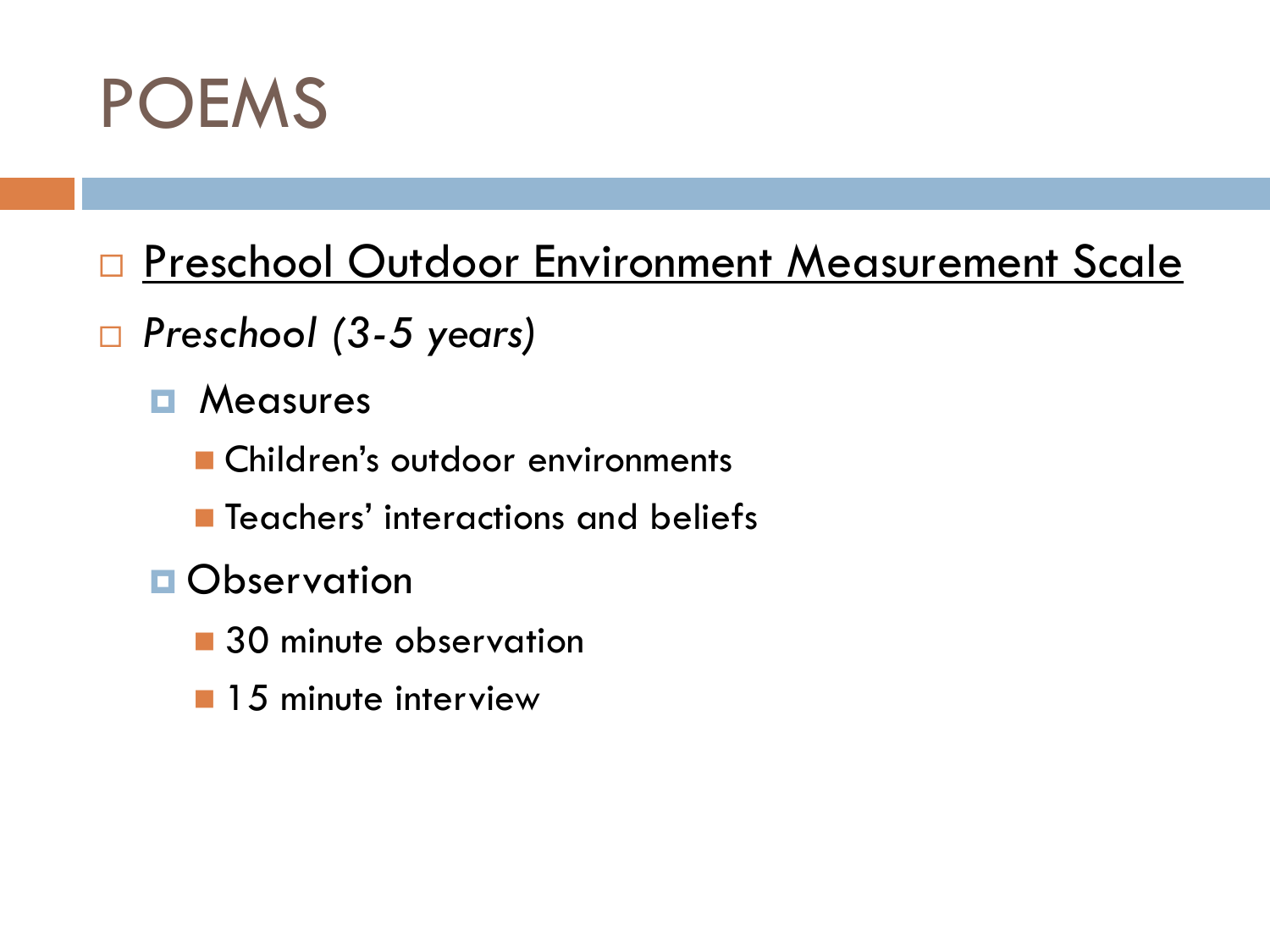# **DST**

### Out of School Time

- *School age (5-13 years)*
	- **D** Measures
		- **Nouth relationship building**
		- **Relationship building among youth and staff**
		- **Nouth participation in activities**
		- **Activity content and structure**
		- **n** Instructional strategies
	- **Observation** 
		- Minimum of 4 cycles (15 minutes of observation / 5 minutes of coding)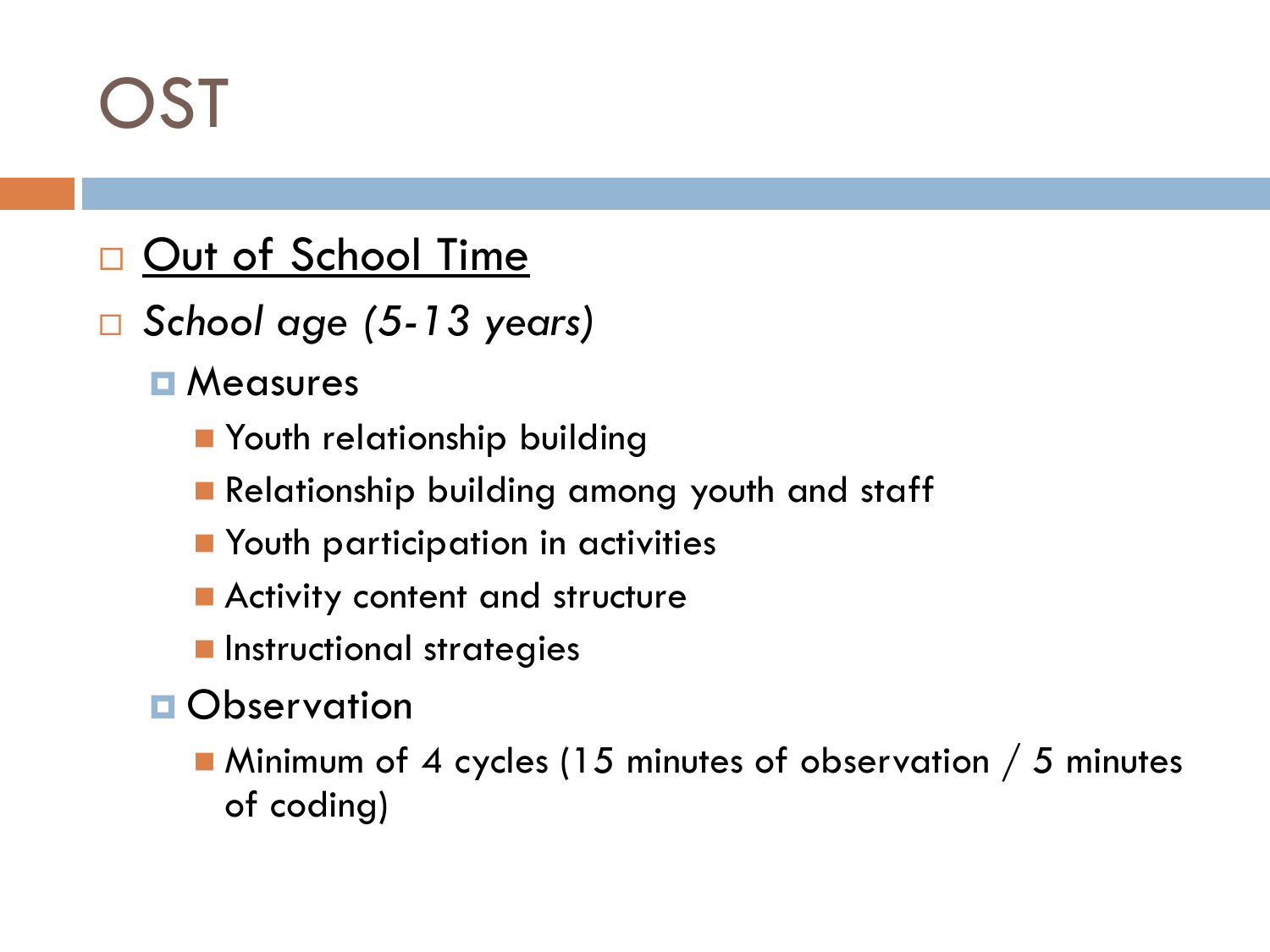C5

### □ Comfort and Contentedness of Children in Child Care

- *Toddlers (ages 2-3), Preschoolers (ages, 3-5), & School agers (ages 6-12)*
	- **D** Measures
		- **Children's experiences**
		- **Exercise** Emotions and behaviors
	- **D** Observation
		- 2 hours
		- **Namilary of daily activities**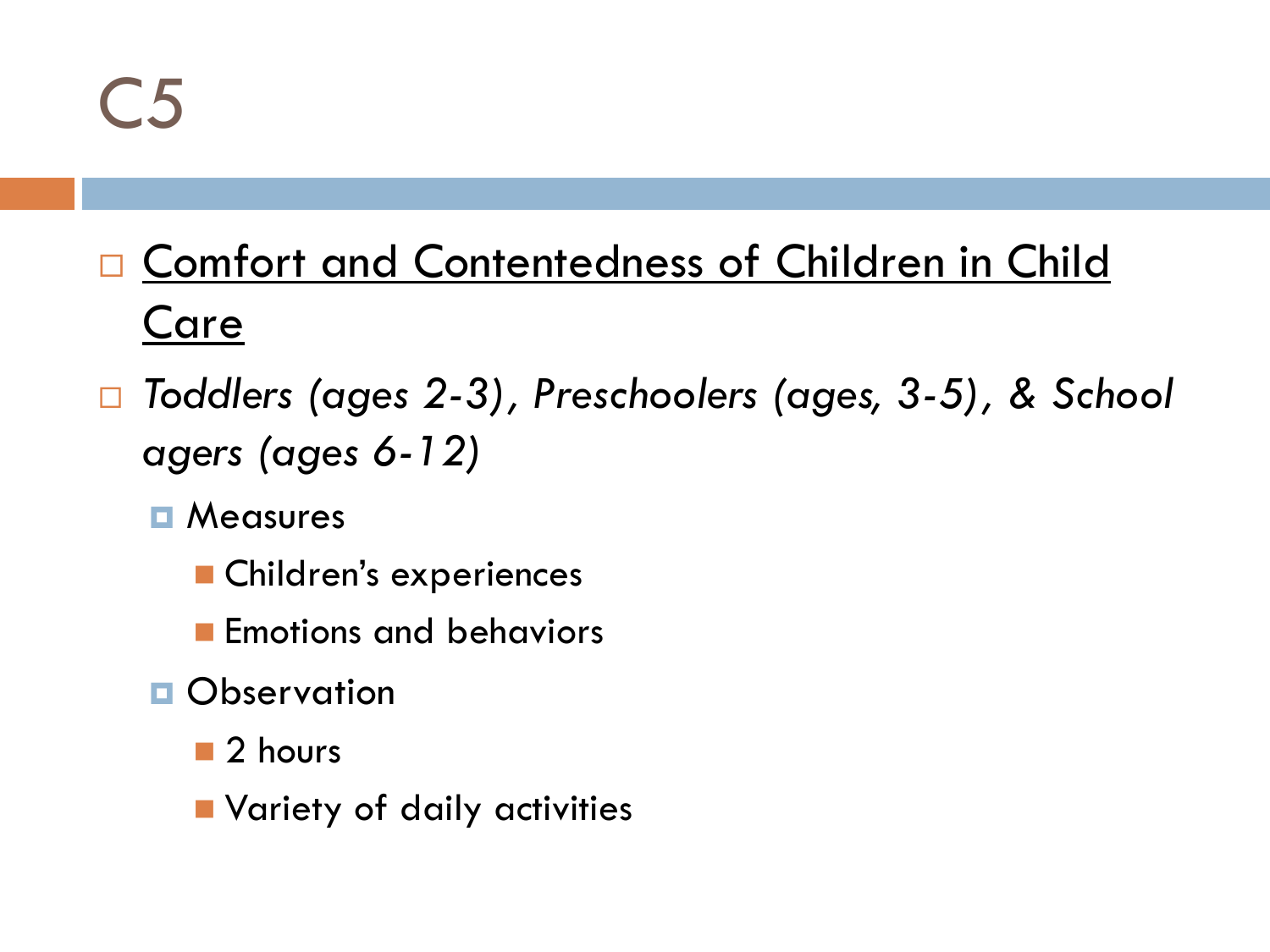## Teacher measures

### **T** Teacher Satisfaction Inventory

- **P** Professional and personal experiences
- **□ Online**
- $\Box$  30-45 minutes
- **NEO-Five Factor Inventory** 
	- $\blacksquare$  Teachers' personalities
		- **Big Five Neuroticism, Extraversion, Openness,** Agreeableness, and Conscientiousness
	- **□** Paper form
	- **10-20 minutes**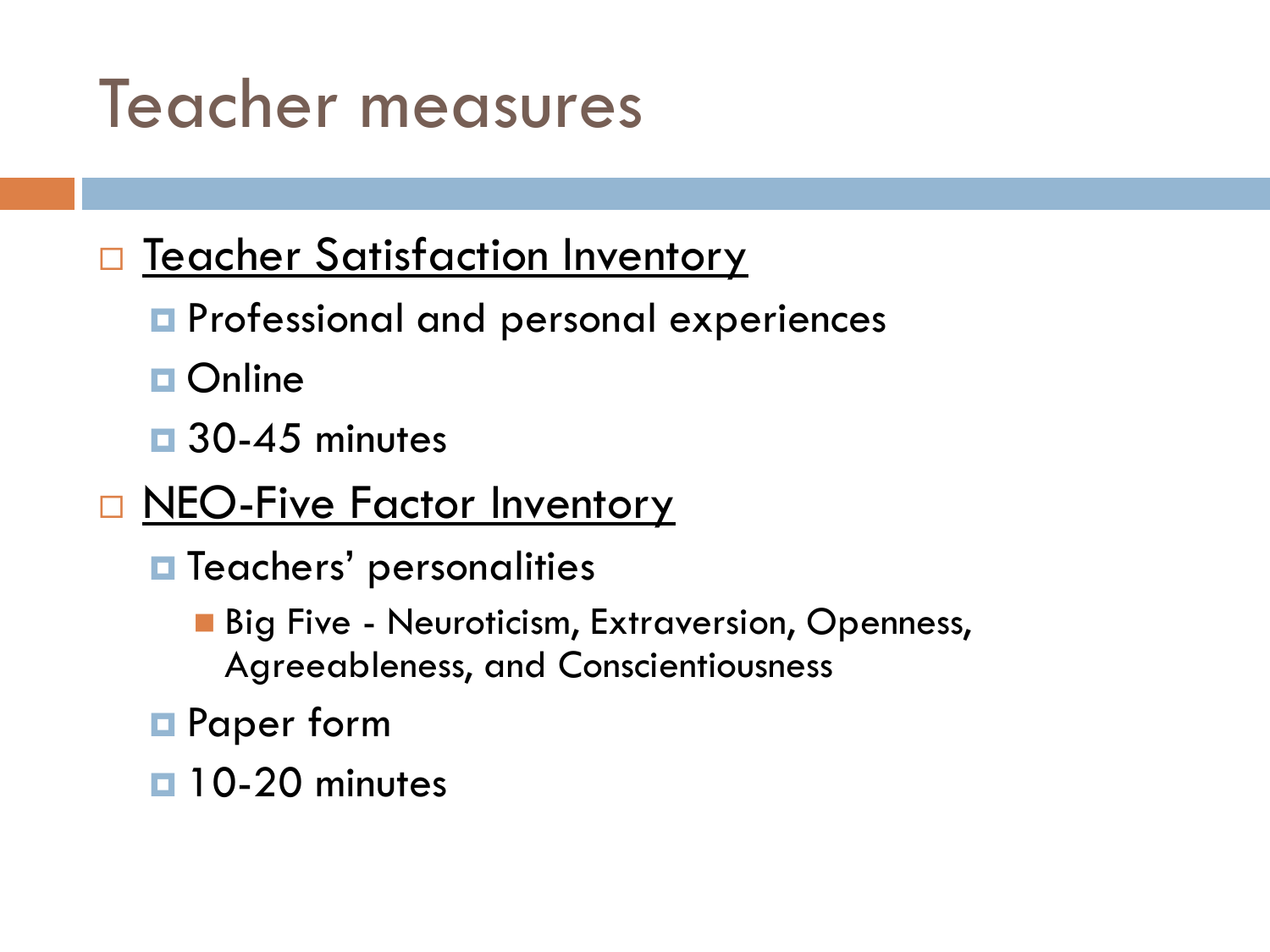## Toddler outcomes

- □ All teacher report
- □ Brief Infant/Toddler Social Emotional Assessment (BITSEA)
	- **□** Social/emotional development
	- **□** 5-10 minutes per child
- **Early Childhood Behavior Questionnaire (ECBQ)** 
	- **T**emperament
	- $\Box$  30 minutes per child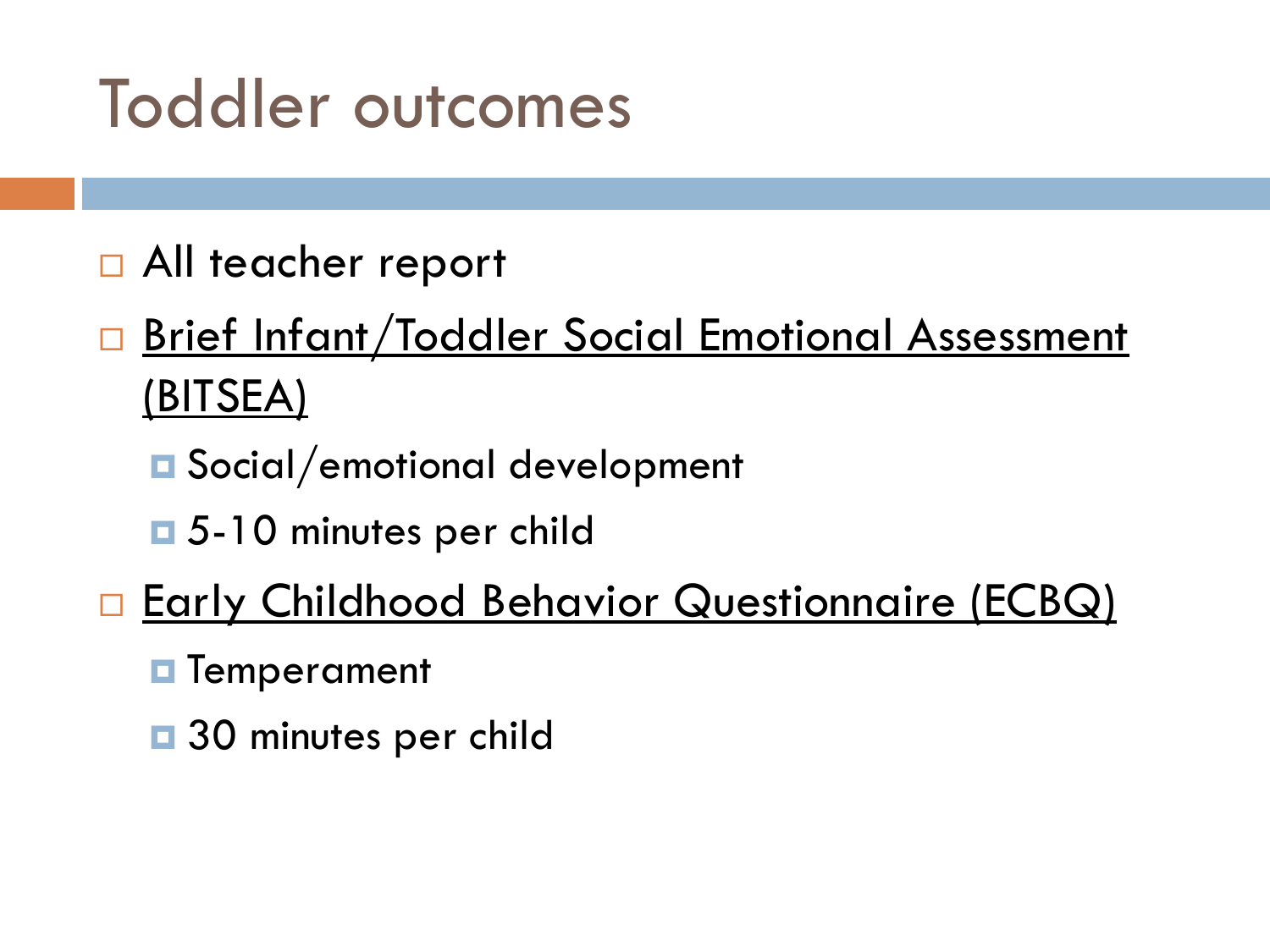### Preschooler outcomes

### □ Teacher report

- □ Social Skills Improvement System (SSIS)
	- Social skills, problem behavior, academic competence
	- **15 minutes per child**

### □ Child Behavior Questionnaire (CBQ; Very Short Form)

- **<u>n</u>** Temperament
- 5-10 minutes per child